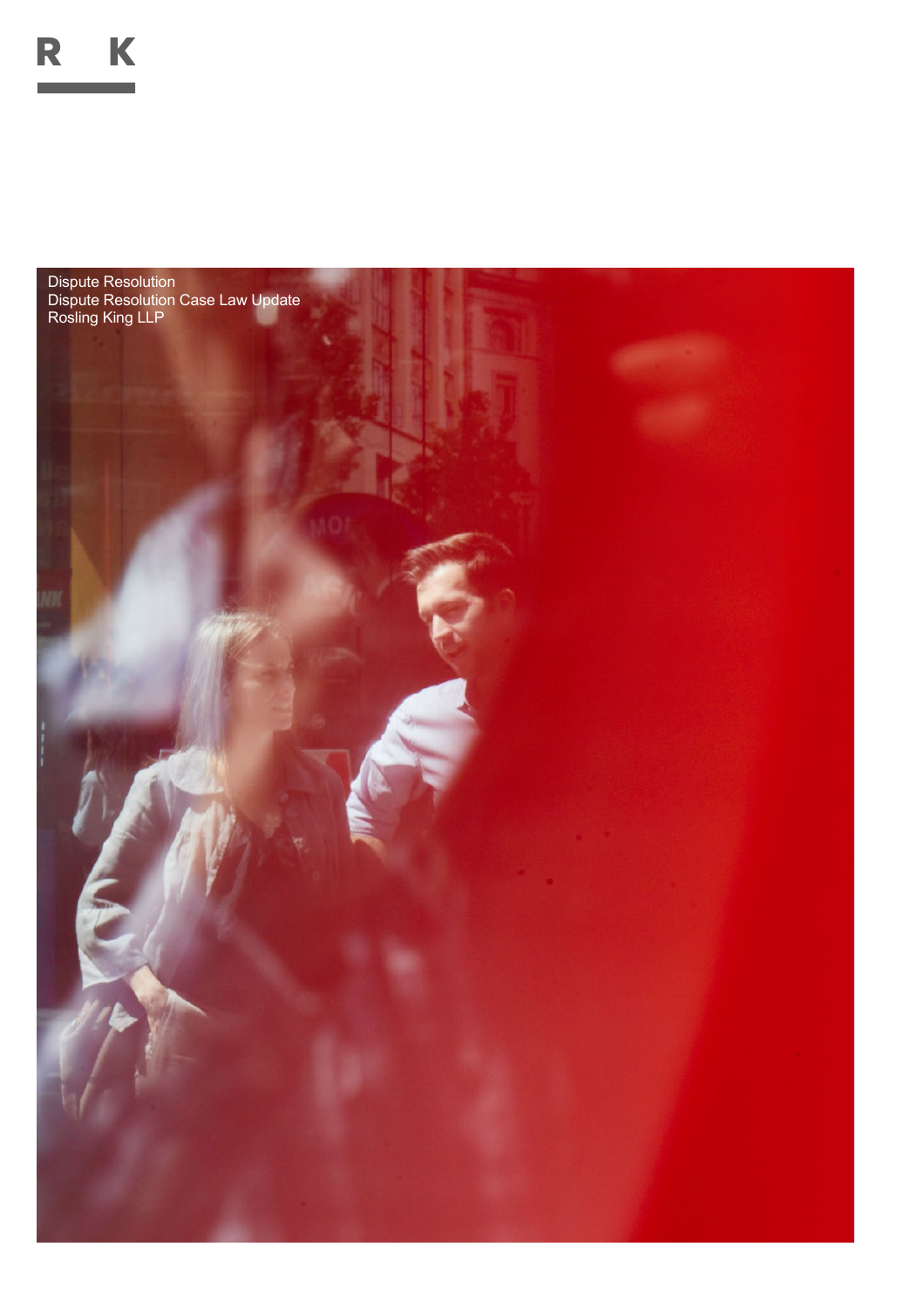Dispute Resolution Case Law Update: Tonstate Group Ltd and Ors v Edward Wojakovski [2019] EWHC 857 (Ch). Breaking the Deadlock: Derivative and double derivative actions in the context of a deadlocked corporate structure Dispute Resolution Rosling King LLP

**Background** 

In this complex dispute, between Mr. Arthur and Mrs. Renate Matyas as shareholders in a number of the Tonstate Group of companies (collectively "**the Claimants**") and the Group's former chief-executive Mr. Wojakovski ("**the Defendant**"), who allegedly unlawfully extracted £14.5m from the Claimants, the High Court considered an application by Mr. Matyas and Tonstate Group Limited ("**TGL**") to pursue proceedings as derivative actions..

## Double Derivative under Common Law

Before the High Court, Mr. Matyas sought permission to continue claims brought by three companies in the Tonstate Hotels Group, namely TH Holdings Limited, Summerhill Cardiff Limited and Tonstate Metropole Hotels Limited (the "**Yellow Companies**") as a double derivative action on his own behalf under common law. These claims had been properly commenced in the Yellow Companies due to the presence of a third director on the board, however they had since resigned, and the Yellow Companies had been deadlocked regarding the pursuit of the action which prevented any instructions as to the continuation of the claims being provided.

The need to pursue the claims derivatively arose in this case to enable the Yellow Companies access to justice, where the Defendant wrongdoer was jointly in control of the Yellow Companies with Mr. Matyas. The requisite conditions to pursue a double derivative action under common law were satisfied in that the Yellow Companies were entitled to relief and subject to wrongdoer control. Mr. Matyas therefore sought to pursue the claim on behalf of the Yellow Companies as they were in a situation of deadlock which prevented them from pursuing their own action.

In these circumstances and without any objection from the Defendant to the continuation aspect of the application, the Judge was satisfied that it was appropriate to allow Mr. Matyas to personally continue these claims as a double derivative action.

## Derivative Action under the Companies Act 2006

TGL also brought an application seeking permission to bring claims by five subsidiary companies of Tonstate Group Limited ("**TGL**") as a derivative action (the "**Red Companies**") under the Companies Act 2006. In a similar position to the Yellow Companies, each of the Red Companies was deadlocked at shareholder level as the Defendant, albeit a minority shareholder, held sufficient voting rights of the companies to prevent any decisions in relation to the litigation being reached.

Whilst the Defendant did not oppose to a derivative action in principle, it was argued that Mr. Matyas should personally continue these claims pursuant to a double derivative action, as had been sought and obtained on behalf of the Yellow Companies. Indeed, the Defendant's rationale behind this argument was the preservation of TGL's assets, which could only be achieved by way of an injunction should a statutory derivative action be permitted by the Court. However, if Mr. Matyas were to appear as the derivative claimant, by way of double derivative action, TGL's assets could only be used if an indemnity was successfully obtained from the Court, which would effectively increase the Defendant's chances of preserving TGL's assets

Page 2 June 2019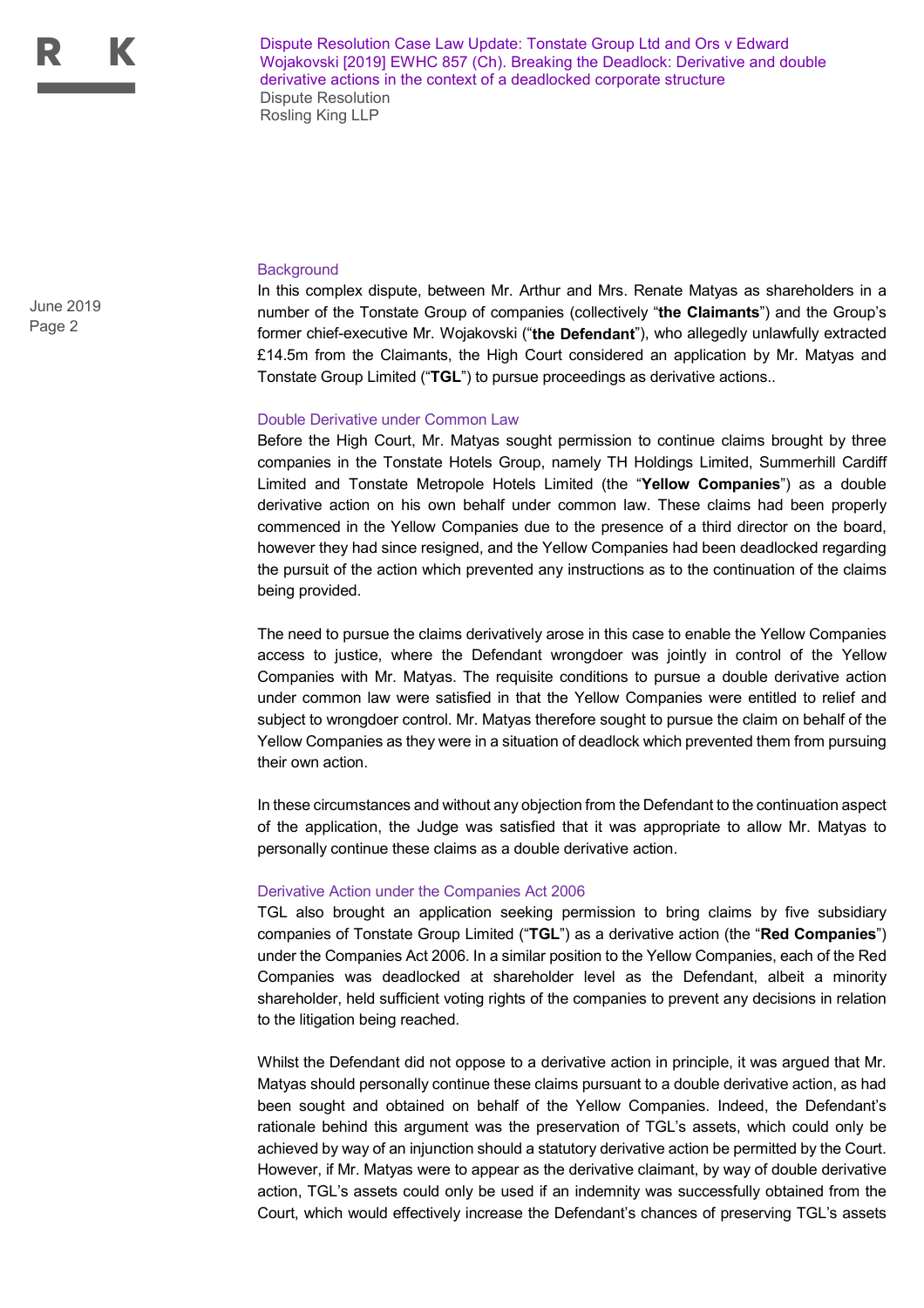Dispute Resolution Case Law Update: Tonstate Group Ltd and Ors v Edward Wojakovski [2019] EWHC 857 (Ch). Breaking the Deadlock: Derivative and double derivative actions in the context of a deadlocked corporate structure Dispute Resolution Rosling King LLP

throughout the course of the litigation.

The Judge considered the basis for ordering a double derivative action under common law and the limited circumstances in which such an action may be permitted before concluding that the availability of a statutory remedy precluded any basis for a double derivative common law claim. As a member of the Red Companies, and in light of the alleged breaches of duties of the Defendant, director of the Red Companies, TGL was able to pursue these claims without the need for individual shareholder intervention, which differed from the position in respect of the Yellow Companies. Indeed, TGL itself was not deadlocked. Therefore, on this basis, the Claimants were entitled to pursue a derivative action on behalf of TGL under the Companies Act 2006 and, in absence of any injunction filed by the Defendant, TGL was rightfully permitted to use its own funds to cover the action.

## A Question of Funding

In addition to the application for permission to pursue the claims brought by the Yellow Companies, the Claimants sought an indemnity out of the assets of the Yellow Companies to cover their own and any adverse costs. However, in light of the limited headroom and available assets, the Judge considered it unfair to burden the Defendant's investment in the Yellow Companies should the Claimants' action fail at trial, and accordingly refused to grant the indemnity.

On the other hand, a distinction was drawn between the financial position of the Red Companies. Indeed, the Judge held that had the claims brought by the Red Companies been pursued as a double derivative action, any application for an indemnity would not have been prejudicial to the Defendant's interest in those companies, as it was common ground that TGL held a substantial amount of cash and more than sufficient headroom in available costs to cover such an indemnity.

## Commercial Considerations

This case serves as a reminder of the availability to pursue an action derivatively, by way of statue or common law, in the context of corporate dispute which involves one or more companies in a deadlocked situation which cannot otherwise be remedied. Interestingly, the availability of a statutory derivative action precluded any common law double derivative action, which could only be considered as a last resort and in limited circumstances. In considering whether or not to grant an indemnity for the Claimants' own and adverse costs, the Judge considered both the cause of action pursued and the financial situation of the corporate entity in question. The amount of available cash was a key factor in this analysis as was, interestingly, the Claimant's ability to fund the action without an indemnity, although the latter was held not to be a precondition to any grant of an indemnity.

For further information, please contact Georgina Squire or the Partner with whom you usually deal.

Page 3 June 2019